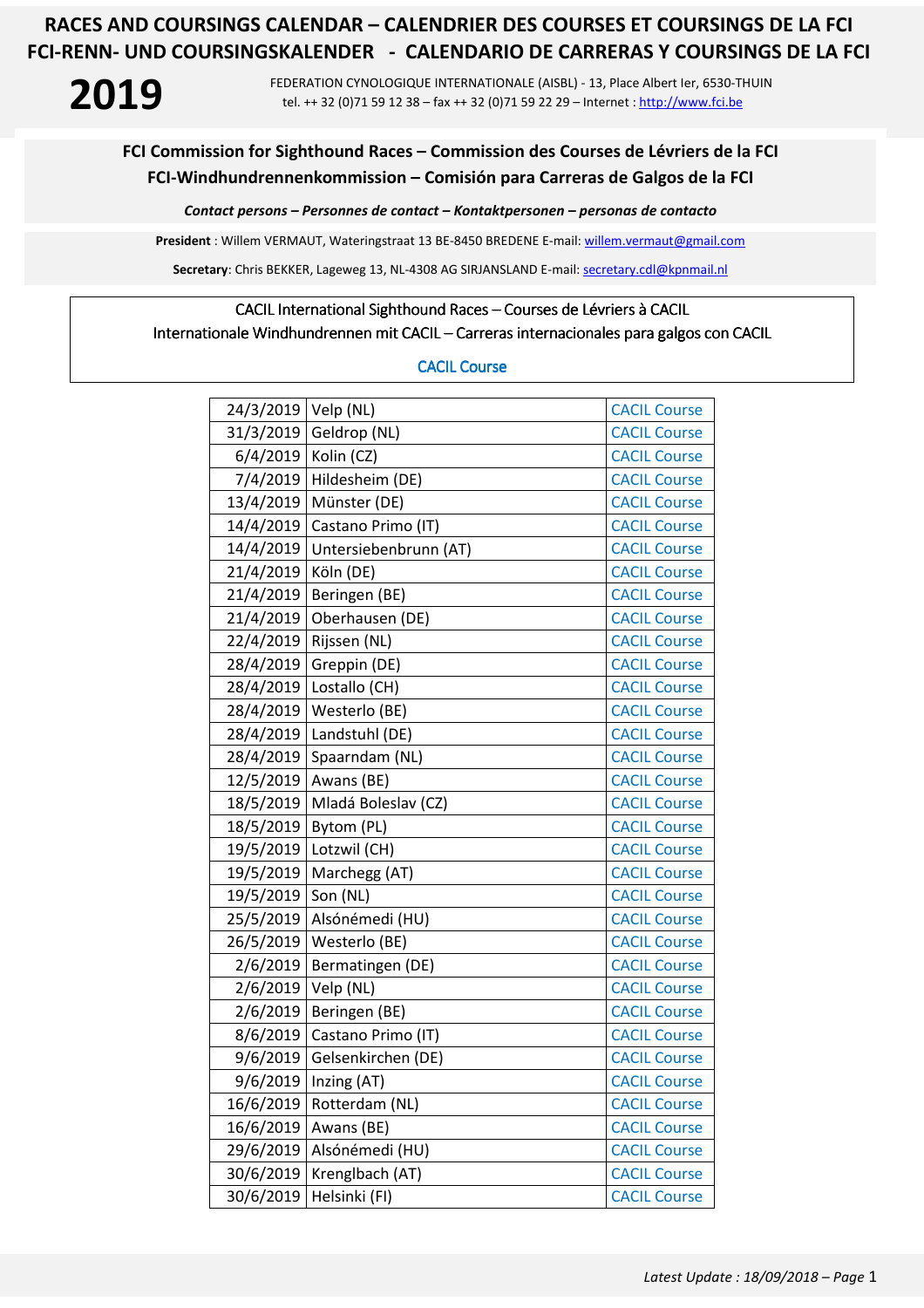| 7/7/2019   | Lednice (CZ)                                                  | <b>CACIL Course</b> |
|------------|---------------------------------------------------------------|---------------------|
| 14/7/2019  | Oude Pekela (NL)                                              | <b>CACIL Course</b> |
| 14/7/2019  | Beringen (BE)                                                 | <b>CACIL Course</b> |
| 20/7/2019  | Yekaterinburg (RU)                                            | <b>CACIL Course</b> |
| 21/7/2019  |                                                               |                     |
| 21/7/2019  | Hünstetten (DE)                                               | <b>CACIL Course</b> |
| 21/7/2019  | Garbsen (DE)                                                  | <b>CACIL Course</b> |
| 28/7/2019  | Rotterdam (NL)                                                | <b>CACIL Course</b> |
| 4/8/2019   | Kleindöttingen (CH)                                           | <b>CACIL Course</b> |
| 10/8/2019  | Tampere (FI)                                                  | <b>CACIL Course</b> |
| 11/8/2019  | Freiburg (DE)                                                 | <b>CACIL Course</b> |
| 17/8/2019  | Hamburg (DE)                                                  | <b>CACIL Course</b> |
| 18/8/2019  | Son (NL)                                                      | <b>CACIL Course</b> |
| 25/8/2019  | Lednice (CZ)                                                  | <b>CACIL Course</b> |
| 25/8/2019  | Lorch (DE)                                                    | <b>CACIL Course</b> |
| 31/8/2019  | Rijssen (NL)                                                  | <b>CACIL Course</b> |
| 1/9/2019   | Krenglbach (AT)                                               | <b>CACIL Course</b> |
| 6/9/2019   |                                                               |                     |
| 7/9/2019   | <b>FCI EUROPEAN CHAMPIONSHIP</b><br><b>Gelsenkirchen (DE)</b> | <b>CACIL Course</b> |
| 8/9/2019   |                                                               |                     |
|            |                                                               |                     |
| 15/9/2019  | Greppin (DE)                                                  | <b>CACIL Course</b> |
| 15/9/2019  | Lelystad (NL)                                                 | <b>CACIL Course</b> |
| 15/9/2019  | Westerlo (BE)                                                 | <b>CACIL Course</b> |
| 21/9/2019  | Bytom (PL)                                                    | <b>CACIL Course</b> |
| 22/9/2019  | Awans (BE)                                                    | <b>CACIL Course</b> |
| 22/9/2019  | Lostallo (CH)                                                 | <b>CACIL Course</b> |
| 29/9/2019  | Gelsenkirchen (DE)                                            | <b>CACIL Course</b> |
| 5/10/2019  | Mladá Boleslav (CZ)                                           | <b>CACIL Course</b> |
| 6/10/2019  | Untersiebenbrunn (AT)                                         | <b>CACIL Course</b> |
| 13/10/2019 | Westerlo (BE)                                                 | <b>CACIL Course</b> |
| 13/10/2019 | Castano Primo (IT)                                            | <b>CACIL Course</b> |
| 13/10/2019 | Rifferswil (CH)                                               | <b>CACIL Course</b> |
| 20/10/2019 | Geldrop (NL)                                                  | <b>CACIL Course</b> |
| 27/10/2019 | Beringen (BE)                                                 | <b>CACIL Course</b> |
| 27/10/2019 | Kleindöttingen (CH)                                           | <b>CACIL Course</b> |
| 27/10/2019 | Oude Pekela (NL)                                              | <b>CACIL Course</b> |
| 3/11/2019  | Awans (BE)                                                    | <b>CACIL Course</b> |
| 3/11/2019  | Lotzwil (CH)                                                  | <b>CACIL Course</b> |
| 3/11/2019  | Spaarndam (NL)                                                | <b>CACIL Course</b> |

| <b>FCI WORLD CHAMPIONSHIP</b> |               |                     |
|-------------------------------|---------------|---------------------|
| $4-6/9/2020$                  | Helsinki (FI) | <b>CACIL Course</b> |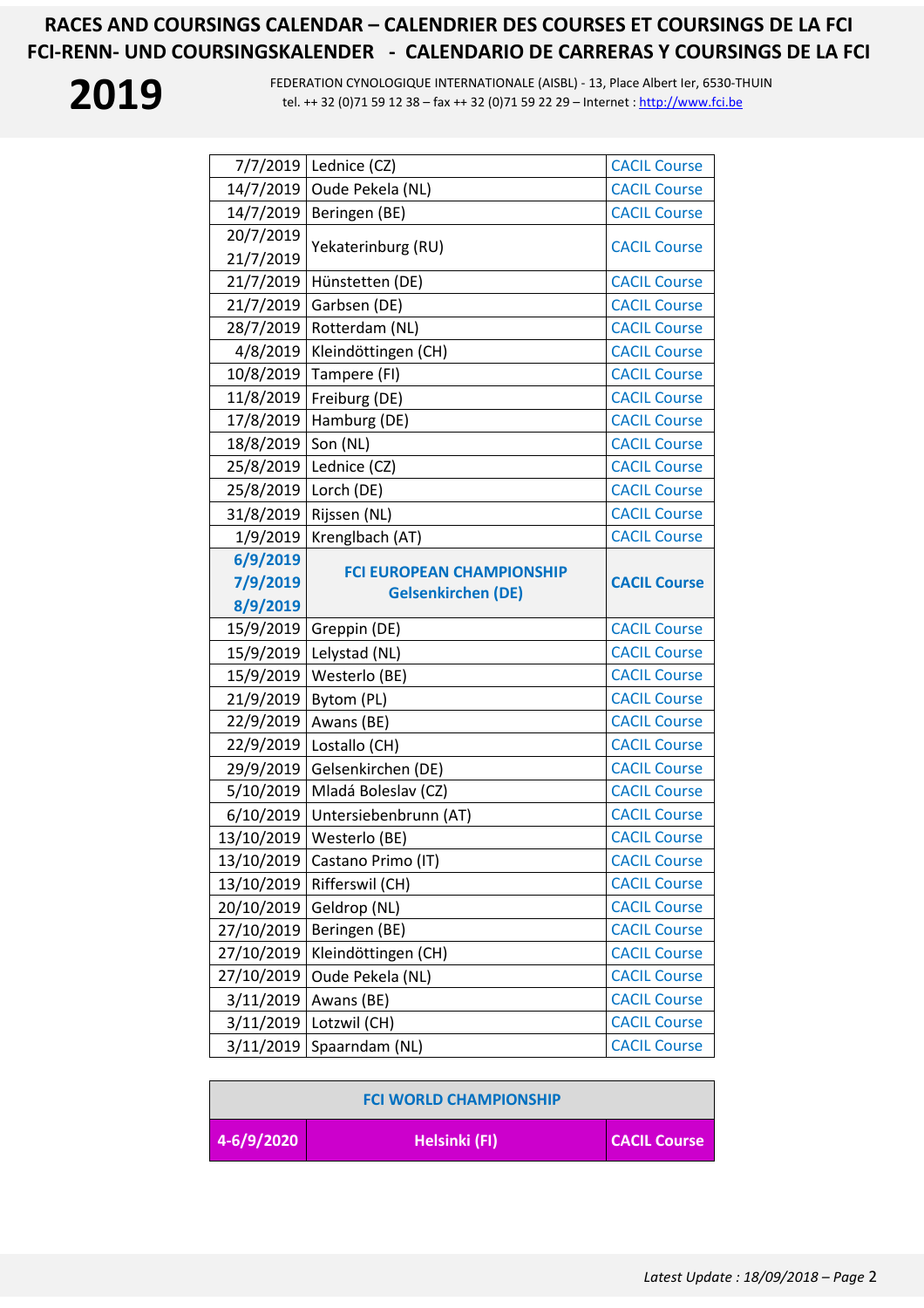

**2019** FEDERATION CYNOLOGIQUE INTERNATIONALE (AISBL) - 13, Place Albert Ier, 6530-THUIN<br>tel. ++ 32 (0)71 59 12 38 – fax ++ 32 (0)71 59 22 29 – Internet : http://www.fci.be tel. ++ 32 (0)71 59 12 38 – fax ++ 32 (0)71 59 22 29 – Internet : http://www.fci.be

### **Epreuves internationales de coursings à CACIL – International CACIL Coursings Internationale Coursings mit CACIL – Coursings internacionales con CACIL CACIL Coursings**

| 12/1/2019<br>13/1/2019 | Galtur (AT)             | <b>CACIL Coursing</b> |
|------------------------|-------------------------|-----------------------|
| 19/1/2019              |                         |                       |
| 20/1/2019              | Stubaital (AT)          | <b>CACIL Coursing</b> |
| 9/3/2019               | Budapest (HU)           |                       |
| 10/3/2019              |                         | <b>CACIL Coursing</b> |
| 9/3/2019               | Llupia (FR)             |                       |
| 10/3/2019              |                         | <b>CACIL Coursing</b> |
| 16/3/2019              | Medlánky (CZ)           | <b>CACIL Coursing</b> |
| 17/3/2019              |                         |                       |
| 23/3/2019              | Gerbeviller (FR)        | <b>CACIL Coursing</b> |
| 24/3/2019              |                         |                       |
| 23/3/2019              | Alsónémedi (HU)         | <b>CACIL Coursing</b> |
| 24/3/2019              |                         |                       |
| 23/3/2019              | Spitzerberg (AT)        | <b>CACIL Coursing</b> |
| 24/3/2019              |                         |                       |
| 23/3/2019              | Amermont (BE)           | <b>CACIL Coursing</b> |
| 24/3/2019              |                         |                       |
| 24/3/2019              | Lotzwil (CH)            | <b>CACIL Coursing</b> |
| 30/3/2019              | Cakovec (HR)            | <b>CACIL Coursing</b> |
| 31/3/2019              | Parma (IT)              | <b>CACIL Coursing</b> |
| 31/3/2019              | Spaarndam (NL)          | <b>CACIL Coursing</b> |
| 6/4/2019               | Dnipro (UA)             | <b>CACIL Coursing</b> |
| 6/4/2019               | Bytom (PL)              | <b>CACIL Coursing</b> |
| 7/4/2019               |                         |                       |
| 6/4/2019               | Rouge (FR)              | <b>CACIL Coursing</b> |
| 7/4/2019               |                         |                       |
| 7/4/2019               | Rifferswil (CH)         | <b>CACIL Coursing</b> |
| 13/4/2019              | Axel (NL)               | <b>CACIL Coursing</b> |
| 14/4/2019              |                         |                       |
| 13/4/2019              | Adamov (SK)             | <b>CACIL Coursing</b> |
| 14/4/2019              |                         |                       |
| 20/4/2019              | Hoope (DE)              | <b>CACIL Coursing</b> |
| 21/4/2019              |                         |                       |
| 20/4/2019              | Hünstetten (DE)         | <b>CACIL Coursing</b> |
| 21/4/2019              |                         |                       |
| 20/4/2019              | Laferté-sur-Amance (FR) | <b>CACIL Coursing</b> |
| 21/4/2019              |                         |                       |
| 27/4/2019              | Pardubice (CZ)          | <b>CACIL Coursing</b> |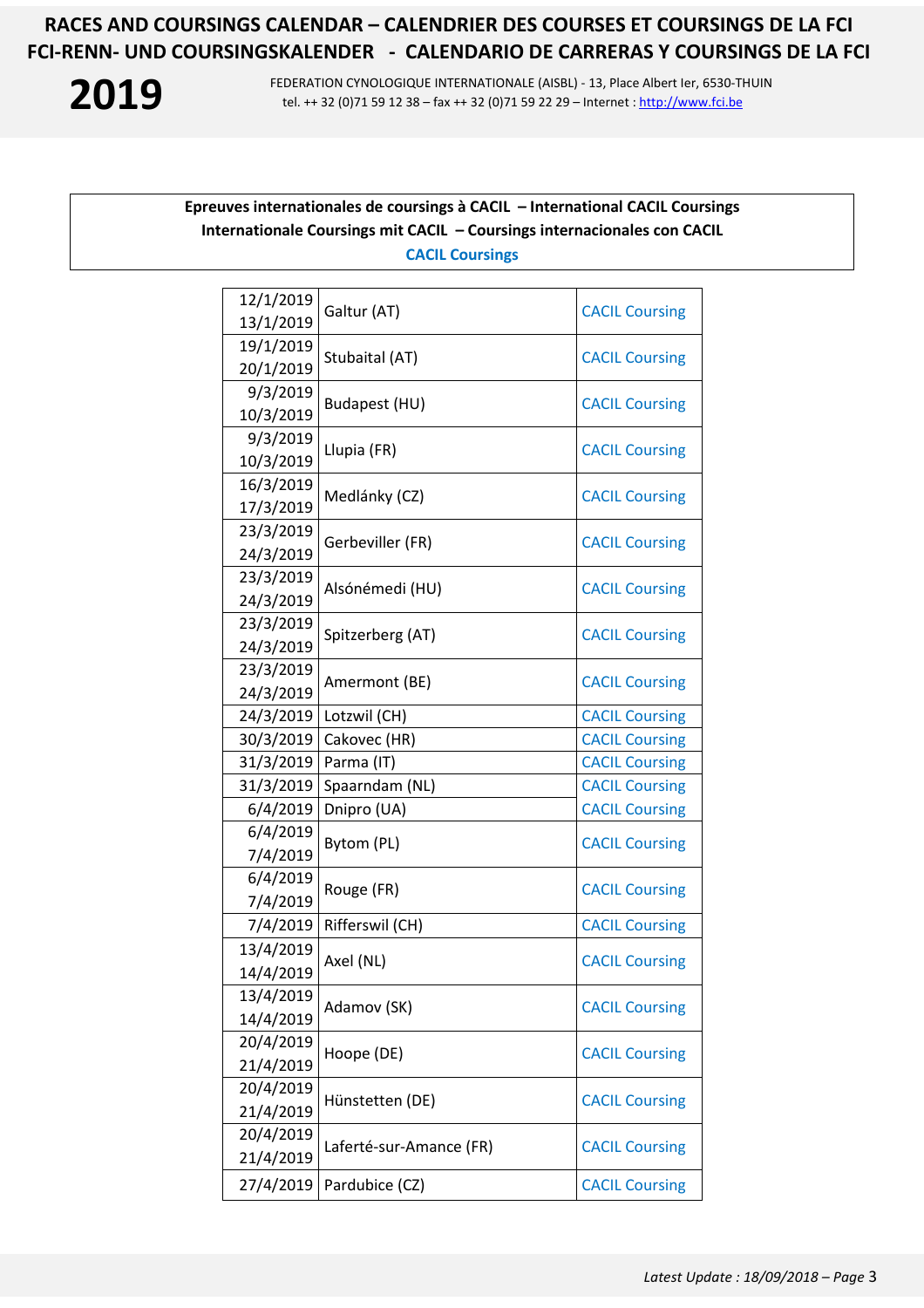| 27/4/2019 | Ravijoki (FI)                                     | <b>CACIL Coursing</b> |
|-----------|---------------------------------------------------|-----------------------|
| 28/4/2019 |                                                   |                       |
| 27/4/2019 | Alsónémedi (HU)                                   | <b>CACIL Coursing</b> |
| 28/4/2019 |                                                   |                       |
| 27/4/2019 | Spitzerberg (AT)                                  | <b>CACIL Coursing</b> |
| 28/4/2019 |                                                   |                       |
| 27/4/2019 |                                                   |                       |
| 28/4/2019 | Moscow (RU)                                       | <b>CACIL Coursing</b> |
| 29/4/2019 |                                                   |                       |
| 28/4/2019 | Belfort (FR)                                      | <b>CACIL Coursing</b> |
| 1/5/2019  | Cavriana (IT)                                     | <b>CACIL Coursing</b> |
| 4/5/2019  | Oude Pekela (NL)                                  | <b>CACIL Coursing</b> |
| 11/5/2019 | Budapest (HU)                                     | <b>CACIL Coursing</b> |
| 12/5/2019 |                                                   |                       |
| 11/5/2019 | Sjælland (DK)                                     | <b>CACIL Coursing</b> |
| 12/5/2019 |                                                   |                       |
| 11/5/2019 | Axel (NL)                                         | <b>CACIL Coursing</b> |
| 12/5/2019 |                                                   |                       |
| 12/5/2019 | Harjumaa (EE)                                     | <b>CACIL Coursing</b> |
| 18/5/2019 | Lorcé (BE)                                        | <b>CACIL Coursing</b> |
| 19/5/2019 |                                                   |                       |
| 25/5/2019 | Agonges (FR)                                      | <b>CACIL Coursing</b> |
| 26/5/2019 |                                                   |                       |
| 25/5/2019 | Ottenschlag (AT)                                  | <b>CACIL Coursing</b> |
| 26/5/2019 |                                                   |                       |
| 26/5/2019 | Dubovice (CZ)                                     | <b>CACIL Coursing</b> |
| 26/5/2019 | Harjumaa (EE)                                     | <b>CACIL Coursing</b> |
| 8/6/2019  | Jyväskylä (FI)                                    | <b>CACIL Coursing</b> |
| 9/6/2019  |                                                   |                       |
| 9/6/2019  | Tüttleben (DE)                                    |                       |
| 10/6/2019 |                                                   | <b>CACIL Coursing</b> |
| 10/6/2019 | Aarau (CH)                                        | <b>CACIL Coursing</b> |
| 21/6/2019 |                                                   |                       |
| 22/6/2019 | <b>FCI EUROPEAN CHAMPIONSHIP</b><br>Pärnumaa (EE) | <b>CACIL Coursing</b> |
| 23/6/2019 |                                                   |                       |
| 29/6/2019 |                                                   |                       |
| 30/6/2019 | Jelenia Gora/Rybnica (PL)                         | <b>CACIL Coursing</b> |
| 30/6/2019 | Rostock (DE)                                      | <b>CACIL Coursing</b> |
| 21/7/2019 | Jaunolaine (LV)                                   | <b>CACIL Coursing</b> |
| 27/7/2019 |                                                   |                       |
| 28/7/2019 | Beringen (BE)                                     | <b>CACIL Coursing</b> |
| 29/7/2019 |                                                   |                       |
| 30/7/2019 | Svealand (SE)                                     | <b>CACIL Coursing</b> |
| 3/8/2019  |                                                   |                       |
| 4/8/2019  | Bratislava (SK)                                   | <b>CACIL Coursing</b> |
|           |                                                   |                       |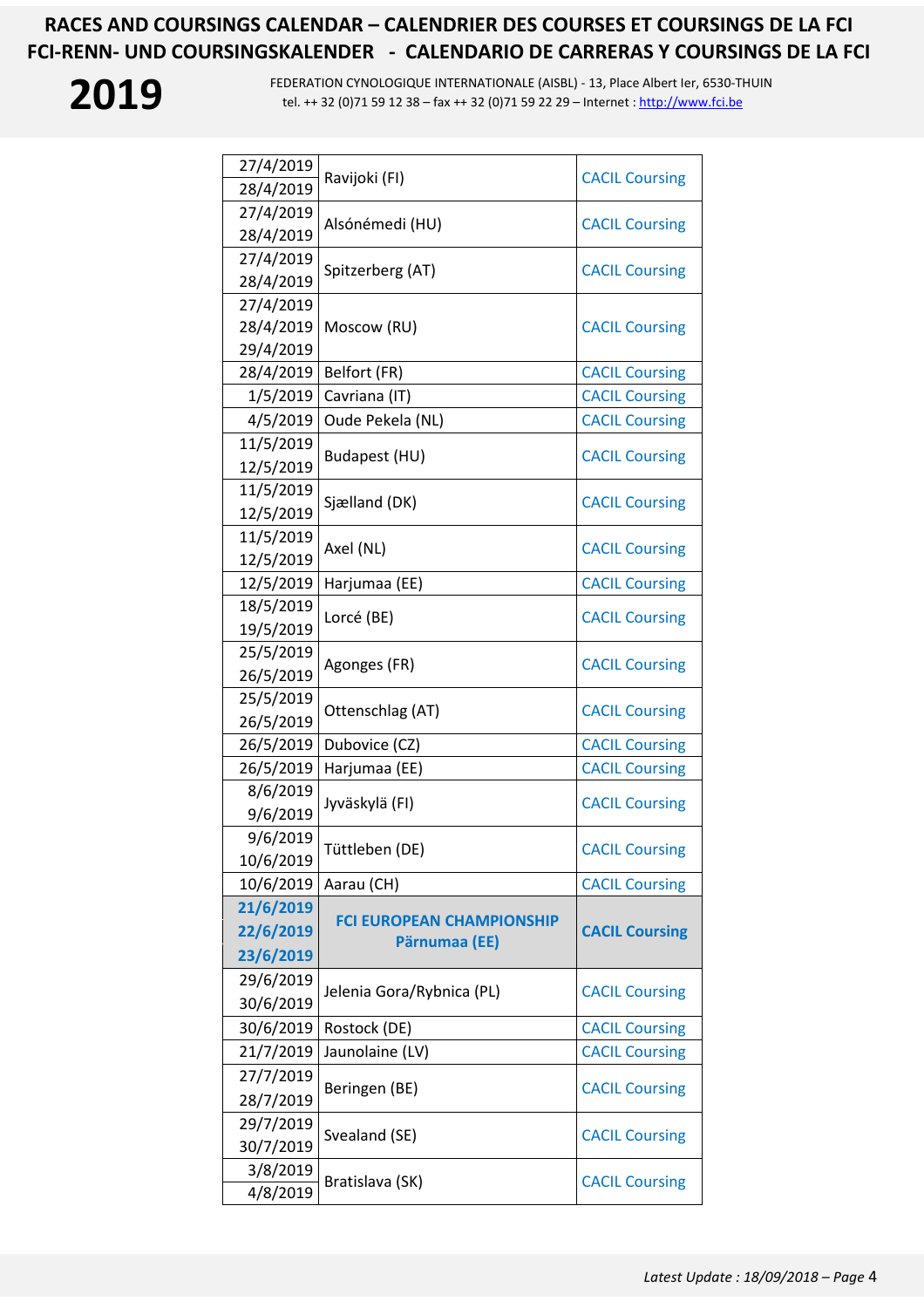

| 4/8/2019   | Harjumaa (EE)             | <b>CACIL Coursing</b> |
|------------|---------------------------|-----------------------|
| 17/8/2019  | Leek (NL)                 | <b>CACIL Coursing</b> |
| 18/8/2019  |                           |                       |
| 24/8/2019  | Chojnice/Swornegacie (PL) | <b>CACIL Coursing</b> |
| 25/8/2019  |                           |                       |
| 25/8/2019  | Lotzwil (CH)              | <b>CACIL Coursing</b> |
| 31/8/2019  | Rujiena (LV)              | <b>CACIL Coursing</b> |
| 1/9/2019   | Pärnumaa (EE)             | <b>CACIL Coursing</b> |
| 1/9/2019   | Trautskirchen (DE)        | <b>CACIL Coursing</b> |
| 14/9/2019  | Gdynia/Przywidz (PL)      | <b>CACIL Coursing</b> |
| 14/9/2019  |                           |                       |
| 15/9/2019  | Gesves (BE)               | <b>CACIL Coursing</b> |
| 14/9/2019  |                           |                       |
| 15/9/2019  | Galtur (AT)               | <b>CACIL Coursing</b> |
| 14/9/2019  |                           |                       |
| 15/9/2019  | Gerbeviller (FR)          | <b>CACIL Coursing</b> |
| 15/9/2019  | Dolsko, Ljubljana (SL)    | <b>CACIL Coursing</b> |
| 21/9/2019  | Østlandet (NO)            | <b>CACIL Coursing</b> |
| 22/9/2019  |                           |                       |
| 21/9/2019  | St. Aegyd (AT)            | <b>CACIL Coursing</b> |
| 22/9/2019  |                           |                       |
| 28/9/2019  | Spaarndam (NL)            | <b>CACIL Coursing</b> |
| 28/9/2019  | Helsinki (FI)             | <b>CACIL Coursing</b> |
| 29/9/2019  |                           |                       |
| 28/9/2019  | Volkmarsen (DE)           | <b>CACIL Coursing</b> |
| 29/9/2019  |                           |                       |
| 29/9/2019  | Horní Rožínka (CZ)        | <b>CACIL Coursing</b> |
| 5/10/2019  | Sergiev Posad (RU)        | <b>CACIL Coursing</b> |
| 6/10/2019  |                           |                       |
| 5/10/2019  | Chardonnay (FR)           | <b>CACIL Coursing</b> |
| 6/10/2019  |                           |                       |
| 5/10/2019  | Hoope (DE)                | <b>CACIL Coursing</b> |
| 6/10/2019  |                           |                       |
| 5/10/2019  | Höchsten (DE)             | <b>CACIL Coursing</b> |
| 6/10/2019  |                           |                       |
| 6/10/2019  | Lonato (IT)               | <b>CACIL Coursing</b> |
| 12/10/2019 | Liptovský Mikuláš (SK)    | <b>CACIL Coursing</b> |
| 13/10/2019 |                           |                       |
| 19/10/2019 | Een (NL)                  | <b>CACIL Coursing</b> |
| 20/10/2019 |                           |                       |
| 19/10/2019 | Lostallo (CH)             | <b>CACIL Coursing</b> |
| 20/10/2019 |                           |                       |
| 19/10/2019 |                           |                       |
| 20/10/2019 | Großenaspe (DE)           | <b>CACIL Coursing</b> |